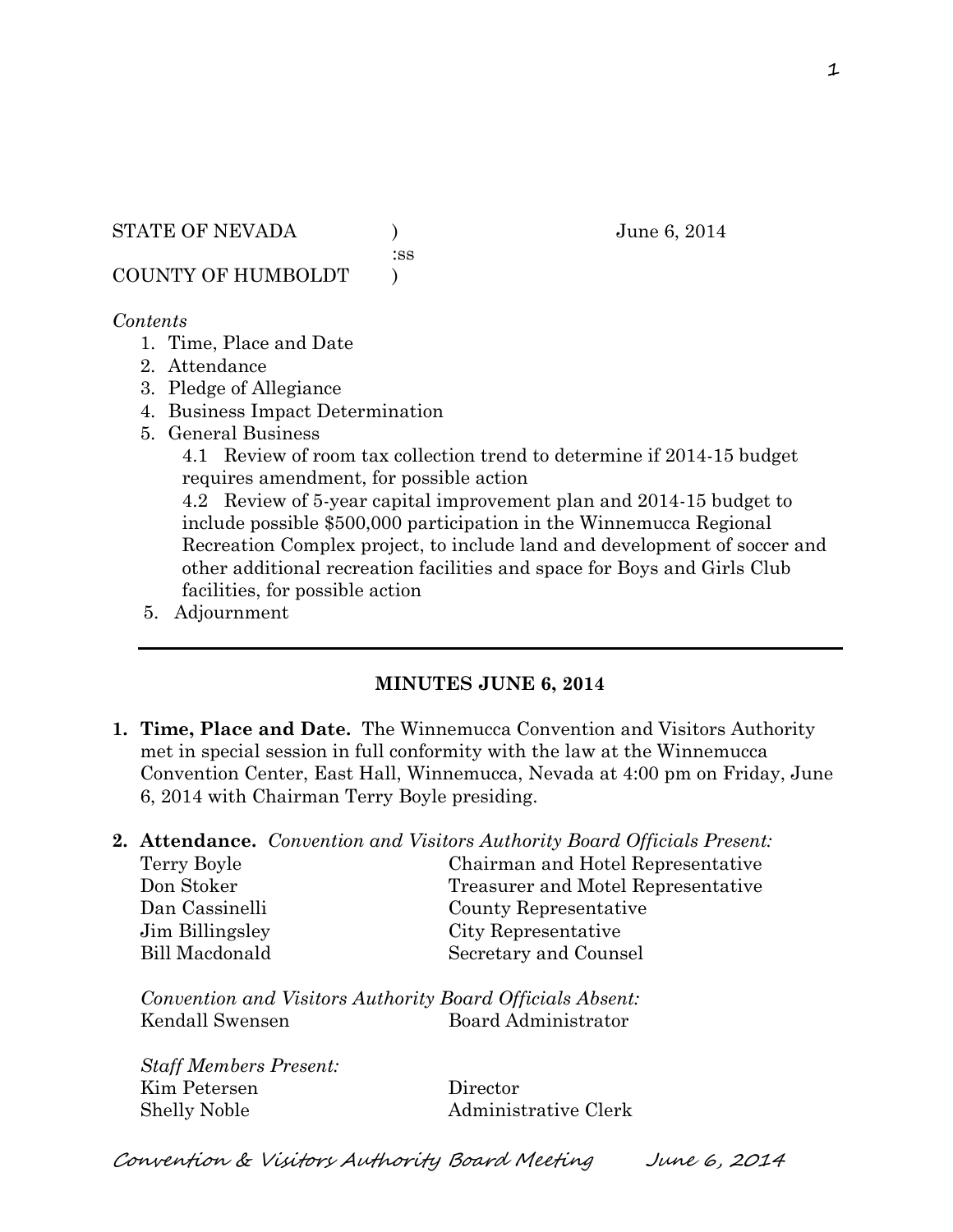*Staff Members Absent:* None

| Others Present: |                                  |
|-----------------|----------------------------------|
| Chad Peters     | Winnemucca Community Improvement |
|                 | Group                            |
| Ray Parks       | Winnemucca Community Improvement |
|                 | Group                            |
| Alan Duvall     | A-1 Commercial Service           |
| Joyce Sheen     | Humboldt Sun                     |

#### **3. Pledge of Allegiance.**

**4. Business Impact Determination.** After review of the June 6, 2014 agenda, *Don Stoker made a motion that no proposed agenda item is likely to impose a direct and significant economic burden on a business or directly restrict formation, operation, or expansion of a business. The motion carried, 4-0.*

### **5. General Business.**

# **5.1 Review of room tax collection trend to determine if 2014-15 budget requires amendment, for possible action**

Board members had hoped that Kendall would be at this meeting to present a projection, for discussion, regarding room taxes this year. He did not attend this meeting but Terry has been tracking room taxes since he moved here and presented his figures. All of his figures are based on an 8% room tax so that collections can be compared year-to-year. Room tax for the past 6 months has had double-digit drops compared to last year. Terry feels that this current trend is similar to the down turn we experienced in 1997 that lasted approximately 5 years. This does not mean that large projects have to be put on hold entirely. Planning for the Event Center at the Winnemucca Events Complex began in 1998 while room tax collections were down. Expenditures were reduced during that time, which is something this board will have to consider as this decline continues to decrease the amount of funds collected. A list of capital projects was included in the board packets and discussed. Board members felt that most of the projects on that list could still be completed but that one of the large construction projects (EC expansion or Visitor Center) would have to be put on hold in order for WCVA to participate in the recreation project.

# **4.2 Review of 5-year capital improvement plan and 2014-15 budget to include possible \$500,000 participation in the Winnemucca Regional Recreation Complex project, to include land and**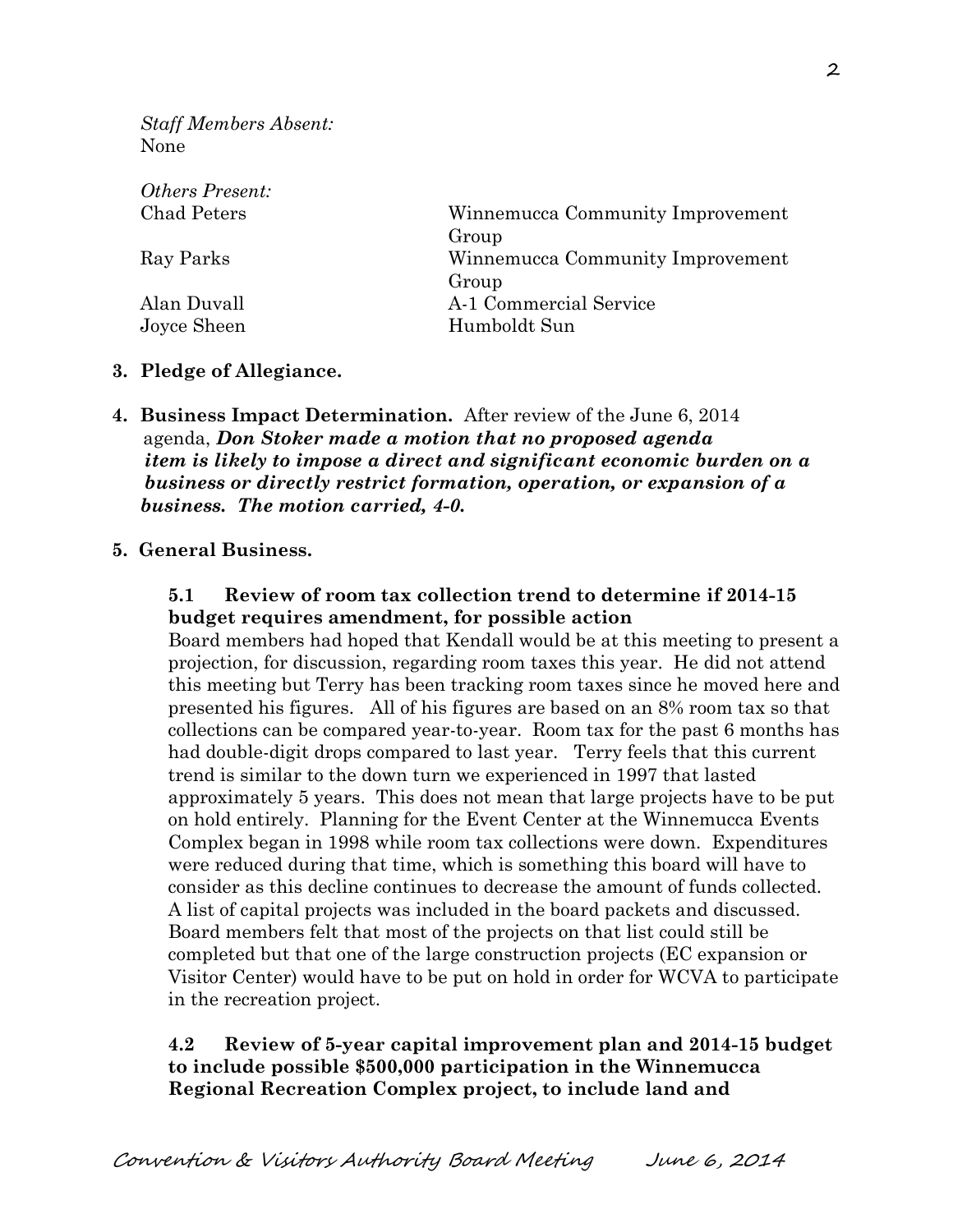**development of soccer and other additional recreation facilities and space for Boys and Girls Club facilities, for possible action** See item 4.1 for capital improvement discussion.

There was overall support for the recreation project and the financial request made by the Winnemucca Community Improvement Group (WCIG) for Phase One. This phase involves 16 acres of the parcel at a cost of \$2,050,000. However, there were some concerns expressed over the city's acquisition of the entire 43 acre parcel that was selected for this project. Mr. Parks stated that Mr. Means is offering this land in three phases and there is a document that he signed with Steve West that explains the process. Board members were concerned with this arrangement and would like to review this document before committing their funding portion. They want an assurance that Mr. Means cannot de-commit a portion of this parcel midway through development and also want to make sure that this process is as transparent as possible. Board members would like representation on the future Recreation Board that will be involved in planning future phases of this project. Chairman Boyle expressed his top three concerns before committing to funding:

- 1) Is the county going to support Phase One of this project?
- 2) Will the entire 43 acre parcel be "locked in" and controlled by the City of Winnemucca?

3) Will the sales tax increase question make it on November's ballot? Board members all agreed that if these items are adequately addressed at the next joint meeting on June 16, they would support the funding request for \$500,000 made by WCIG. If this board votes to approve this expenditure, WCVA board members would like to discuss with city officials the possibility of paying a portion now and paying the balance in yearly installments. Bill will prepare a Cooperative Agreement, to be signed by all three entities, that details this funding of Phase One of the Winnemucca Regional Recreation Complex project.

# **5. Regular Business. Next Meeting. The Board confirmed the next regular meeting date of Wednesday, June 18, 2014, 4:00 pm.**

**6. Adjourn.** *Don Stoker made a motion to adjourn this meeting. Motion carried, 4-0.* The meeting was adjourned at 5:20 pm to the next regular meeting, or to the earlier call of the Chairman or to the call of any three (3) members of the Board on three (3) working days notice.